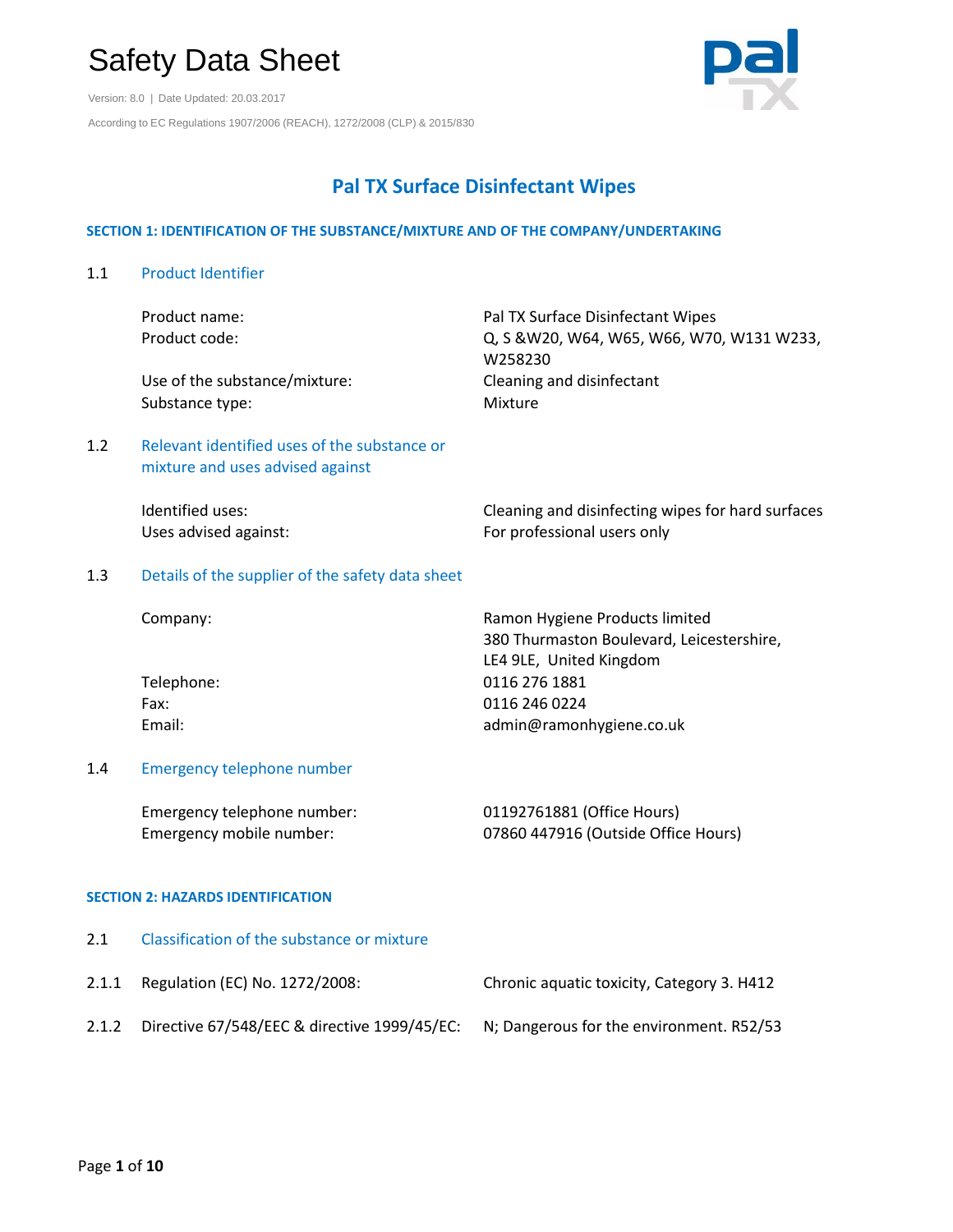Version: 8.0 | Date Updated: 20.03.2017 According to EC Regulations 1907/2006 (REACH), 1272/2008 (CLP) & 2015/830



# 2.2.1 Label elements

|     | Product name:<br>Contains:            | Pal TX Surface Disinfectant Wipes<br>N-(3-Aminopropyl)-N-dodecylpropane-1, 3-diamine |
|-----|---------------------------------------|--------------------------------------------------------------------------------------|
|     | Hazard pictogram(s):                  | Not applicable                                                                       |
|     | Signal word(s):                       | Not applicable                                                                       |
|     | Hazard statement(s):                  | H412: Harmful to aquatic life with long lasting effects                              |
|     | Precautionary statement(s):           | P273: Avoid release to the environment                                               |
|     | Supplemental hazard information (EU): | Not applicable                                                                       |
| 2.3 | Other hazards:                        | None known                                                                           |

# **SECTION 3: COMPOSITION/INFORMATION ON INGREDIENTS**

3.1 Mixtures Hazardous components EC Classification No. 1272/2008

| <b>Chemical Name</b>      | CAS-No.       | Classification | Classification            | Concentration |
|---------------------------|---------------|----------------|---------------------------|---------------|
|                           | EC-No.        | (67/548/EEC)   | (Regulation (EC) No       | [%]           |
|                           | REACH No.     |                | 1272/2008)                |               |
| N-(3-Aminopropyl)-N-      | 2372-82-9     | C; R22         | Acute Tox.; 3; H301       | 0.75%         |
| dodecylpropane-1, 3-      | 219-145-8     | C: R48/22      | Skin Corr.; 1A; H314      |               |
| diamine                   | ٠             | C; R35         | STOT RE; 2; H373          |               |
|                           |               | N; R50/53      | Aquatic Acute; 1; H400    |               |
|                           |               |                | Aquatic Chronic; 1; H410  |               |
|                           |               |                |                           |               |
| Isotridecanol ethoxylated | 69011-36-5    | Xn; R22        | Acute Tox 4.; H302        | < 0.2%        |
|                           | ٠             | Xn; R41        | Eye Dam 1.; H318          |               |
|                           |               |                |                           |               |
| Alcohols, C12-14,         | 68891-38-3    | Xi; R38        | <b>Skin Irrit 2: H315</b> | < 0.2%        |
| ethoxylated, sulfates,    | ٠             | Xi; R41,       | Eye Dam 1: H318           |               |
| sodium salts              |               |                |                           |               |
| Lactic Acid               | $50 - 21 - 5$ | Xi; R38        | <b>Skin Irrit 2: H315</b> | < 0.2%        |
|                           | 200-018-0     | Xi; R41        | Eye Dam 1: H318           |               |
|                           |               |                |                           |               |

For the full text of the R-phrases mentioned in this section, see Section 16 For the full text of the H-statements mentioned in this section, see Section 16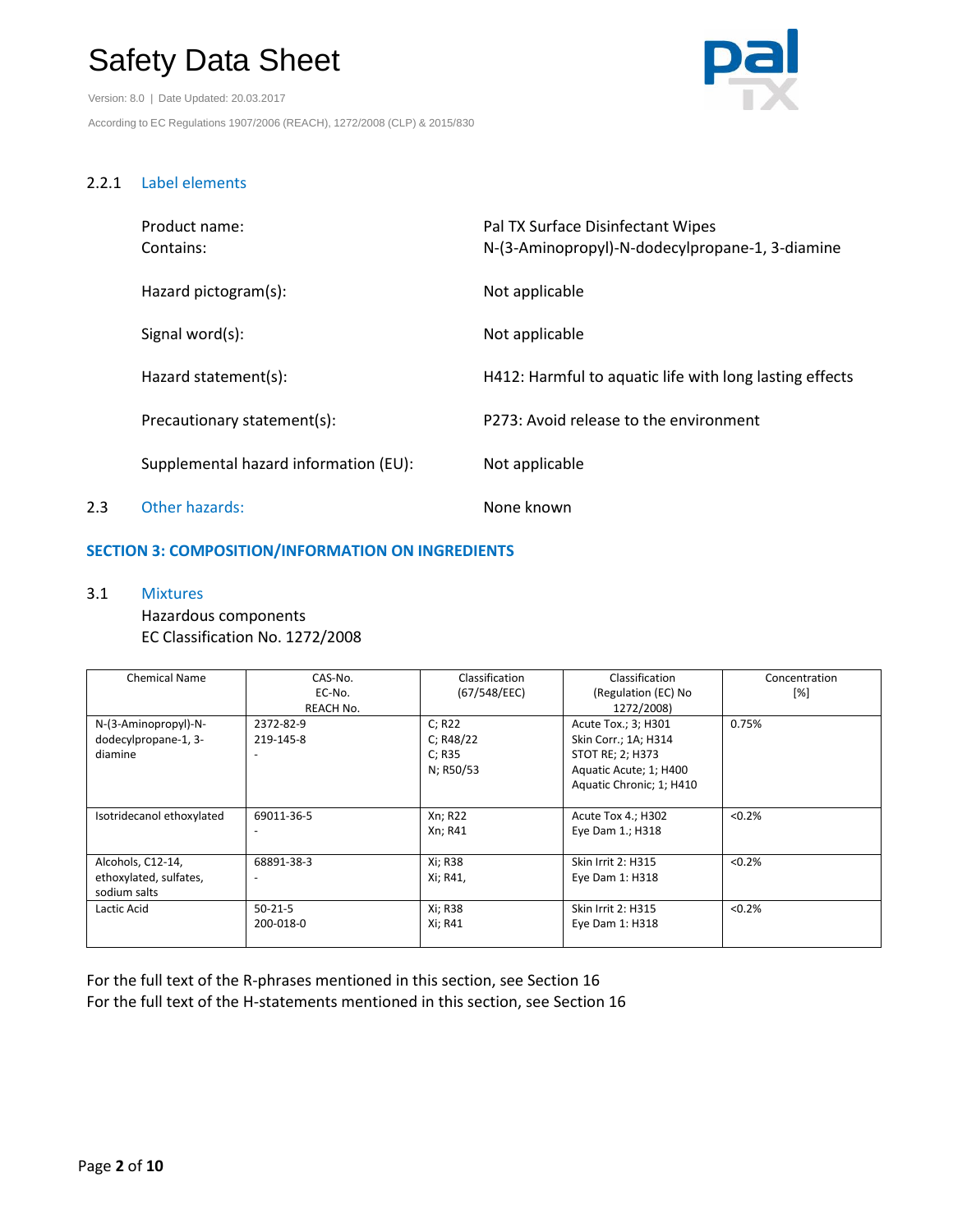Version: 8.0 | Date Updated: 20.03.2017 According to EC Regulations 1907/2006 (REACH), 1272/2008 (CLP) & 2015/830



# **SECTION 4: FIRST AID MEASURES**

4.1 Description of first aid measures

|     | Inhalation:                                                                   | IF INHALED: Obtain medical attention for symptoms of<br>difficulty of breathing                                                                                                             |
|-----|-------------------------------------------------------------------------------|---------------------------------------------------------------------------------------------------------------------------------------------------------------------------------------------|
|     | Skin contact:<br>Eye contact:<br>Ingestion:                                   | IF ON SKIN: Rinse with plenty of water.<br>IF IN EYE: Rinse with plenty of water.<br>IF SWALLOWED: Rinse mouth. Get medical attention if<br>symptoms occur.                                 |
| 4.2 | Most important symptoms and effects, both<br>acute and delayed                | See section 11 for more detailed information on health<br>effects and symptoms.                                                                                                             |
| 4.3 | Indication of any immediate medical attention<br>and special treatment needed | Treat symptomatically.                                                                                                                                                                      |
|     | <b>SECTION 5: FIREFIGHTING MEASURES</b>                                       |                                                                                                                                                                                             |
| 5.1 | <b>Extinguishing media</b>                                                    |                                                                                                                                                                                             |
|     | Suitable extinguishing media:                                                 | In the event of fire, use specifically suitable extinguishing<br>agents appropriate for the surrounding fire.                                                                               |
|     | Unsuitable extinguishing media:                                               | None known.                                                                                                                                                                                 |
| 5.2 | Special hazard arising from the substance or<br>mixture                       |                                                                                                                                                                                             |
|     | Specific hazard during firefighting:<br>Hazardous combustion products:        | Keep away from heat and source of ignition.<br>Decomposition products may include the following<br>materials:<br>Carbon oxides<br>Nitrogen oxides<br>Sulphur oxides<br>Oxides of phosphorus |
| 5.3 | <b>Advice for firefighters</b>                                                |                                                                                                                                                                                             |
|     | Special protective equipment for firefighters                                 | Use personal protective equipment                                                                                                                                                           |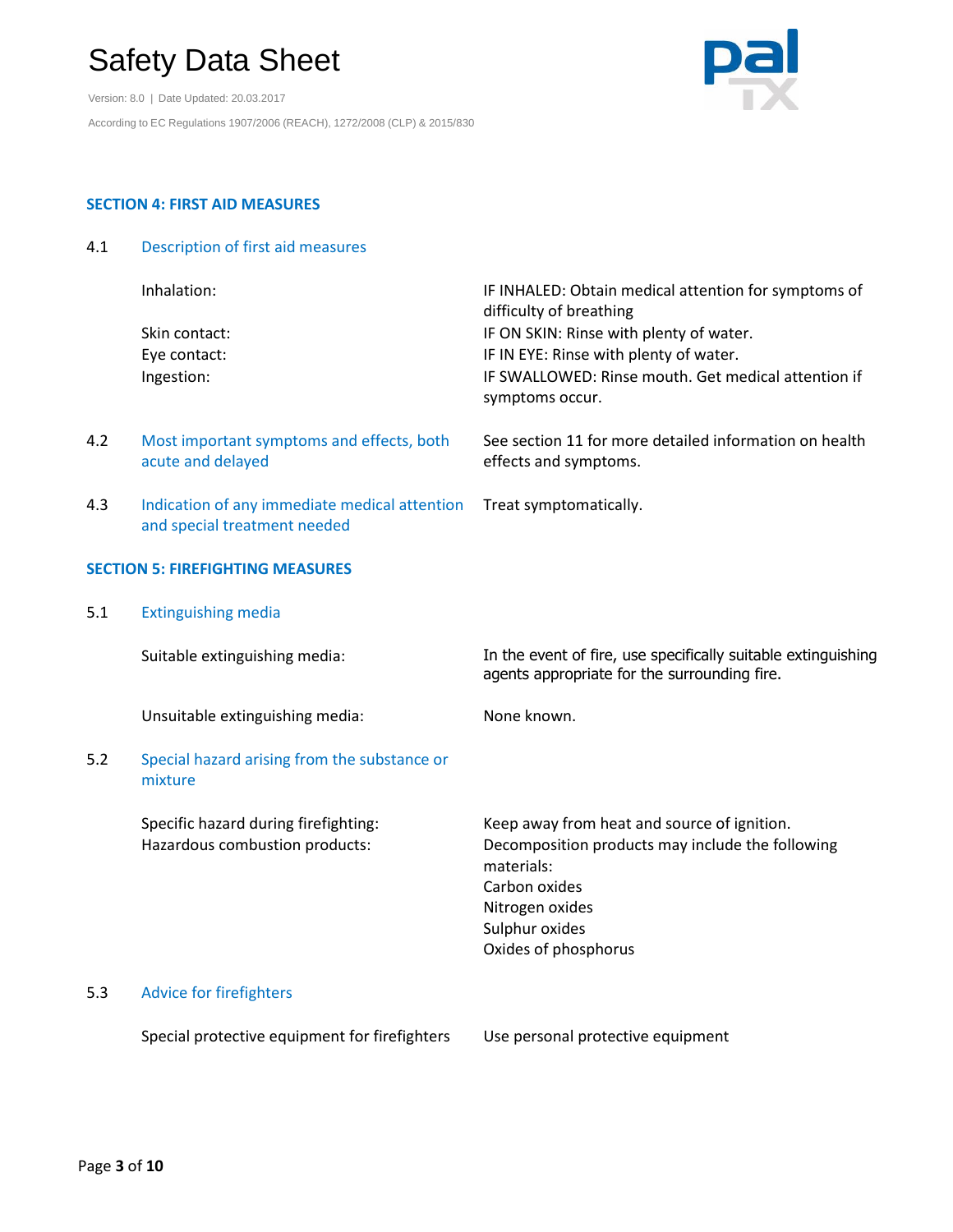Version: 8.0 | Date Updated: 20.03.2017 According to EC Regulations 1907/2006 (REACH), 1272/2008 (CLP) & 2015/830



## **SECTION 6: ACCIDENTAL RELEASE MEASURES**

| 6.1 | Personal precautions, protective equipment |
|-----|--------------------------------------------|
|     | and emergency procedures                   |

Advice for non-emergency personnel: Ensure cleanup is conducted by trained personnel. Refer to protective measures listed in section 7 & 8.

Advice for emergency responders: If specialized clothing is required to deal with the spillage, take note of any information in section 8 on suitable and unsuitable materials.

## 6.2 Environmental precautions

Environmental precautions: Do not allow contact with soil, surface or ground water.

6.3 Methods and material for containment and cleaning up

Methods for cleaning up: Stop any leak if safe to do so. Contain spillage and then collect with non-combustible absorbent material and place in container for disposal according to local / national regulation (see section 13).

### 6.4 Reference to other sections

See section 1 for emergency contact information For personal protection see section 8 See section 13 for additional waste treatment information.

# **SECTION 7: HANDLING & STORAGE**

# 7.1 Precautions for safe handling

| Advice on safe handling: | Wash hands thoroughly after use.                                                                                                              |
|--------------------------|-----------------------------------------------------------------------------------------------------------------------------------------------|
| Hygiene measures:        | Handle in accordance with good industrial hygiene and<br>safety practice. Wash face, hands and any exposed skin<br>thoroughly after handling. |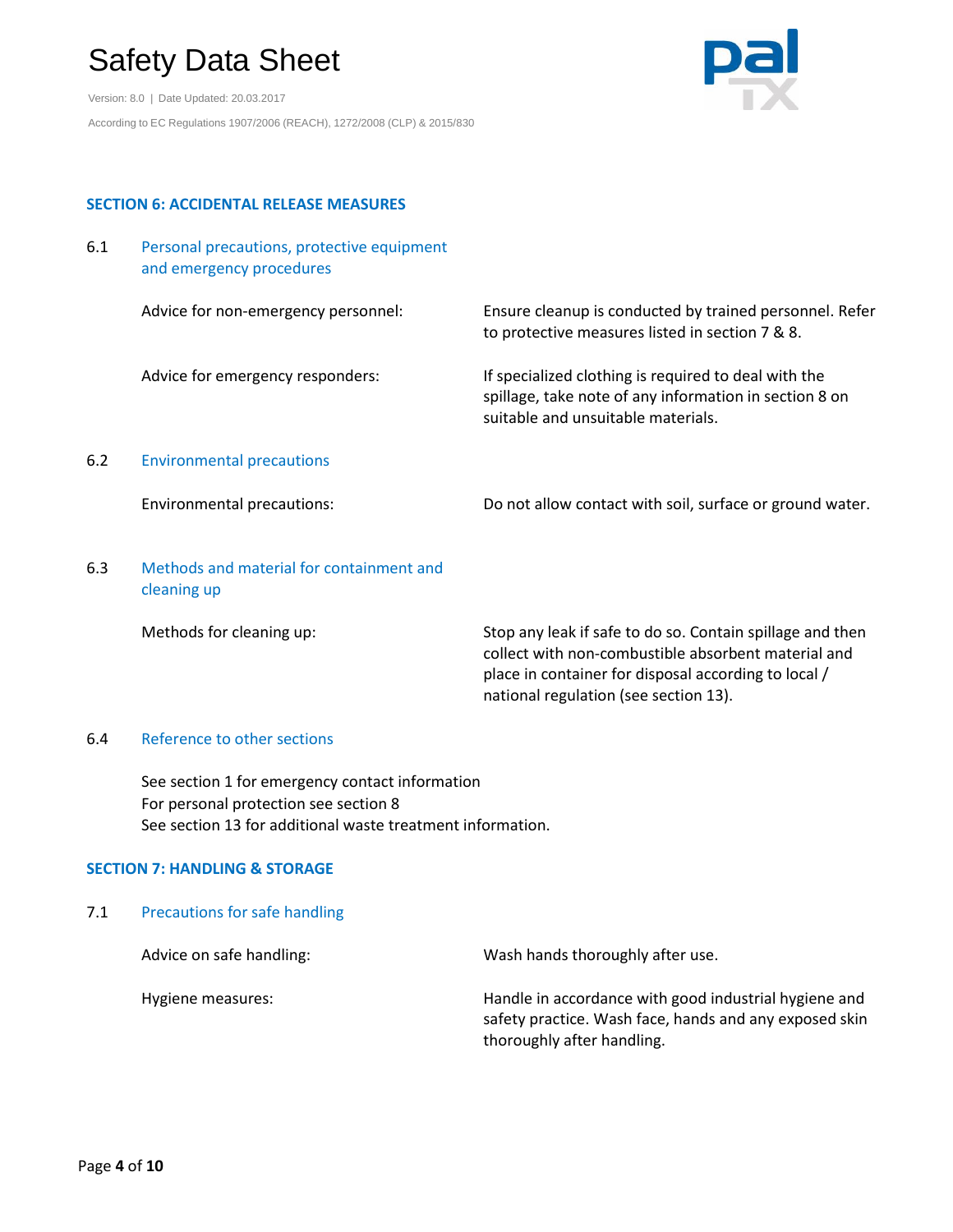Version: 8.0 | Date Updated: 20.03.2017 According to EC Regulations 1907/2006 (REACH), 1272/2008 (CLP) & 2015/830



## 7.2 Conditions for safe storage, including any incompatibilities

Requirements for storage areas and containers: Storage temperature: 0°C to 40°C

Keep away from oxidizing agents. Keep out of reach of children. Keep container tightly closed.

### 7.3 Specific end uses

Specific use(s): Specific use(s): Wet wipe. Manual process for cleaning.

## **SECTION 8: EXPOSURE CONTROL/PERSONAL PROTECTION**

### 8.1 Control parameters

#### 8.1.1 Occupational Exposure Limits

| CAS-No. | Components | Value type (form of<br>exposure) | Control parameters | Update | <b>Basis</b> |
|---------|------------|----------------------------------|--------------------|--------|--------------|
|         |            |                                  |                    |        | -            |

#### 8.1.2 Biological limit value

| $^{\circ}$ AS-No. | sur<br>name<br>ndik. | - -<br>∷ont | time<br>Sampling         | 'Jodate |
|-------------------|----------------------|-------------|--------------------------|---------|
| -                 | -                    | -           | $\overline{\phantom{0}}$ |         |

### 8.2 Exposure controls

8.2.1 Appropriate engineering controls Good ventilation should be sufficient to control worker exposure to airborne contamination.

8.2.2 Personal protection equipment

|       | Eye/face protection                    | No special protective equipment required.                             |
|-------|----------------------------------------|-----------------------------------------------------------------------|
|       | Skin protection                        | No special protective equipment required.                             |
|       | Respiratory protection                 | No special protective equipment required.                             |
|       | Thermal hazard                         | No special protective equipment required.                             |
| 8.2.3 | <b>Environmental Exposure Controls</b> | Consider the provision of contamination around the<br>storage vessels |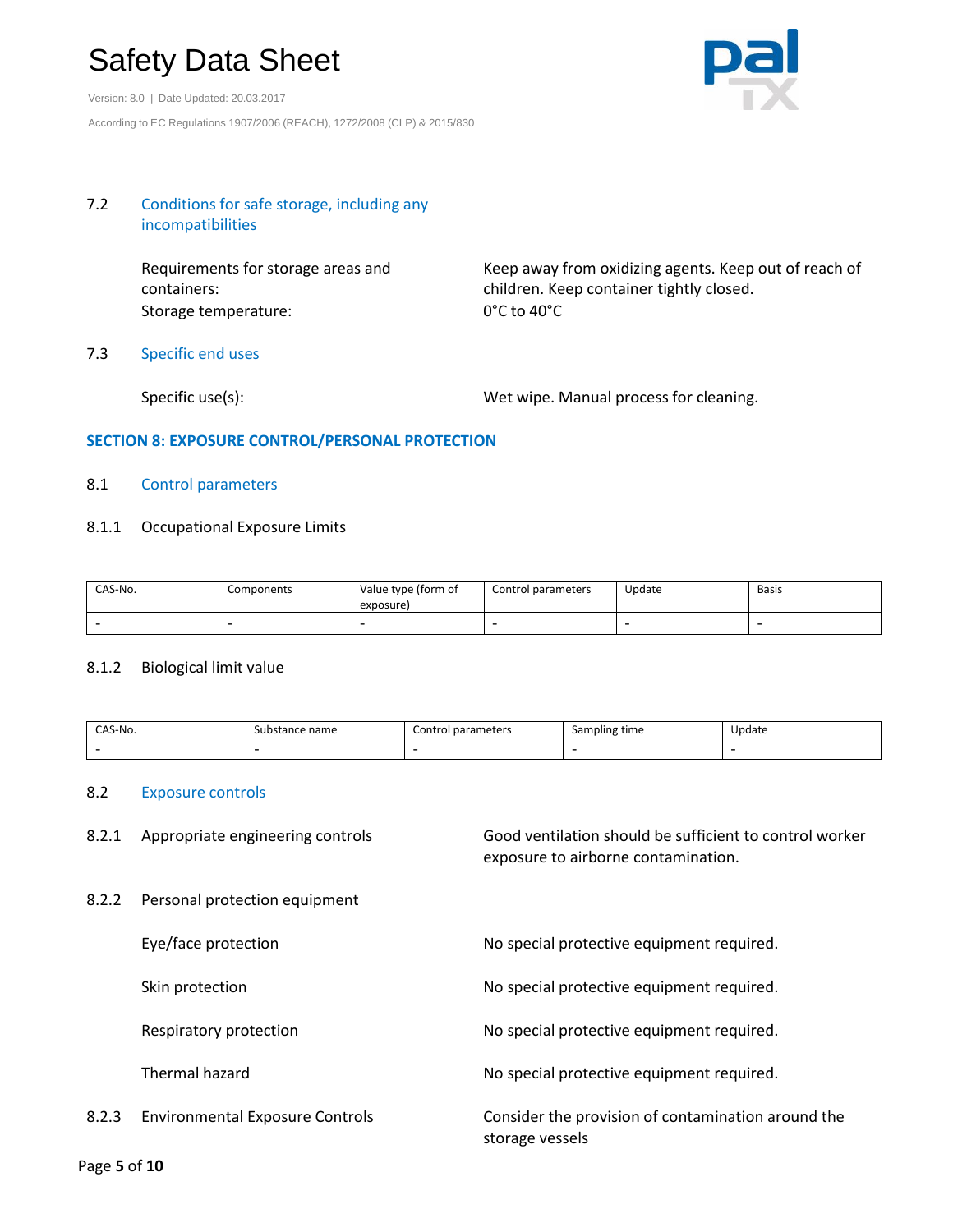Version: 8.0 | Date Updated: 20.03.2017 According to EC Regulations 1907/2006 (REACH), 1272/2008 (CLP) & 2015/830



# **SECTION 9: PHYSICAL AND CHEMICAL PROPERTIES**

# 9.1 Information on basic physical and chemical

|     | Appearance                                  | Wet Nonwoven wipe material     |
|-----|---------------------------------------------|--------------------------------|
|     | Colour                                      | Blue                           |
|     | Odour                                       | Slight chemical odour          |
|     | <b>Odour Threshold</b>                      | No data available              |
|     | рH                                          | $10.0 - 11.0$                  |
|     | Melting Point/Freezing point                | No data available              |
|     | Initial boiling point and boiling range     | No data available              |
|     | Flash point                                 | >60°C (Abel closed cup method) |
|     | Evaporation rate                            | No data available              |
|     | Flammability (solid, gas)                   | No data available              |
|     | Upper/lower flammability or explosive limit | No data available              |
|     | Vapour pressure                             | No data available              |
|     | Vapour density                              | No data available              |
|     | Relative density                            | No data available              |
|     | Solubility(ies)                             | No data available              |
|     | Partition coefficient: n-octanol/water      | No data available              |
|     | Auto-ignition temperature                   | No data available              |
|     | Decomposition temperature                   | No data available              |
|     | Viscosity                                   | No data available              |
|     | <b>Explosive properties</b>                 | No data available              |
|     | Oxidising properties                        | No data available              |
| 9.2 | <b>Other information</b>                    | No data available              |
|     | <b>SECTION 10: STABILITY AND REACTIVITY</b> |                                |

| 10.1 | Reactivity                         | No dangerous reaction known under conditions of<br>normal use. |
|------|------------------------------------|----------------------------------------------------------------|
| 10.2 | <b>Chemical stability</b>          | Stable under normal conditions.                                |
| 10.3 | Possibility of hazardous reactions | No dangerous reaction known under conditions of<br>normal use. |
| 10.4 | Conditions to avoid                | Extreme heat, flames and sparks.                               |
| 10.5 | Incompatible materials             | None known.                                                    |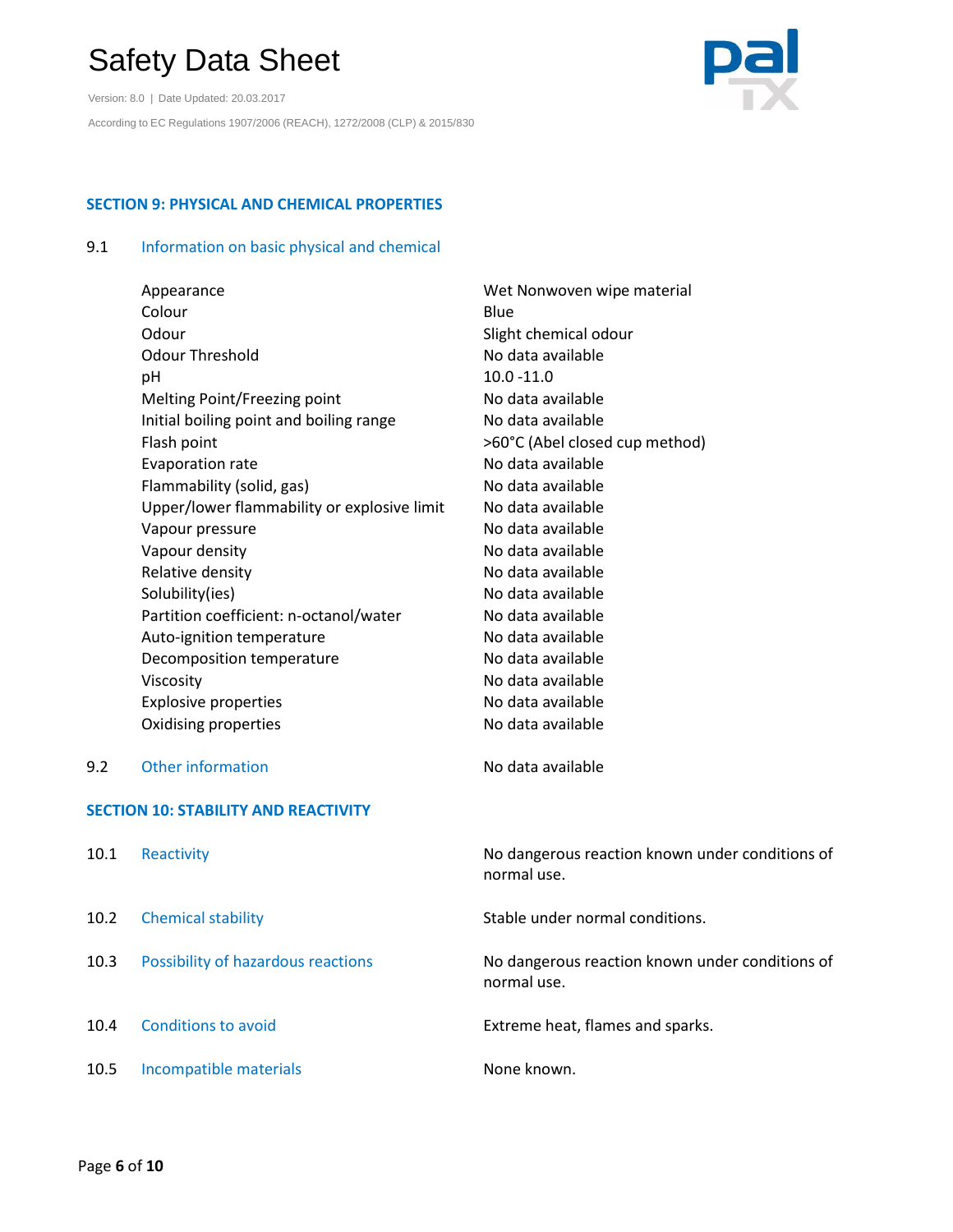Version: 8.0 | Date Updated: 20.03.2017 According to EC Regulations 1907/2006 (REACH), 1272/2008 (CLP) & 2015/830



10.6 Hazardous decomposition product(s) Decomposition products may include the following materials: Carbon oxides Nitrogen oxides Sulphur oxides Oxides of phosphorus

# **SECTION 11: TOXICOLOGICAL INFORMATION**

# 11.1 Information on toxicological effect

Information on likely routes of exposure Eye contact and skin contact.

# Acute Toxicity

Ingestion There is no data available for this product. Inhalation There is no data available for this product. Skin contact Skin contact and There is no data available for this product. Eye contact There is no data available for this product. Skin corrosion/irritation There is no data available for this product. Serious eye damage/irritation There is no data available for this product. Respiratory or skin sensitisation There is no data available for this product. Germ cell mutagenicity There is no data available for this product. Carcinogenicity There is no data available for this product. Reproductive toxicity There is no data available for this product. STOT – single exposure There is no data available for this product. STOT – repeated exposure There is no data available for this product. Aspiration hazard There is no data available for this product.

# **SECTION 12: ECOLOGICAL INFORMATION**

| 12.1 | <b>Toxicity</b>                          | Very toxic to aquatic life. Harmful to aquatic life with<br>long lasting effects.                                                                                                                 |
|------|------------------------------------------|---------------------------------------------------------------------------------------------------------------------------------------------------------------------------------------------------|
| 12.2 | Persistence and degradability            | No data available                                                                                                                                                                                 |
| 12.3 | <b>Bioaccumulative potential</b>         | No data available                                                                                                                                                                                 |
| 12.4 | Mobility in soil                         | No data available                                                                                                                                                                                 |
| 12.5 | <b>Result of PBT and vPvB assessment</b> | This mixture contains no components considered to be<br>either persistent, bioaccumulative and toxic (PBT), or<br>very persistent and very bioaccumulative (vPvB) at levels<br>of 0.1% or higher. |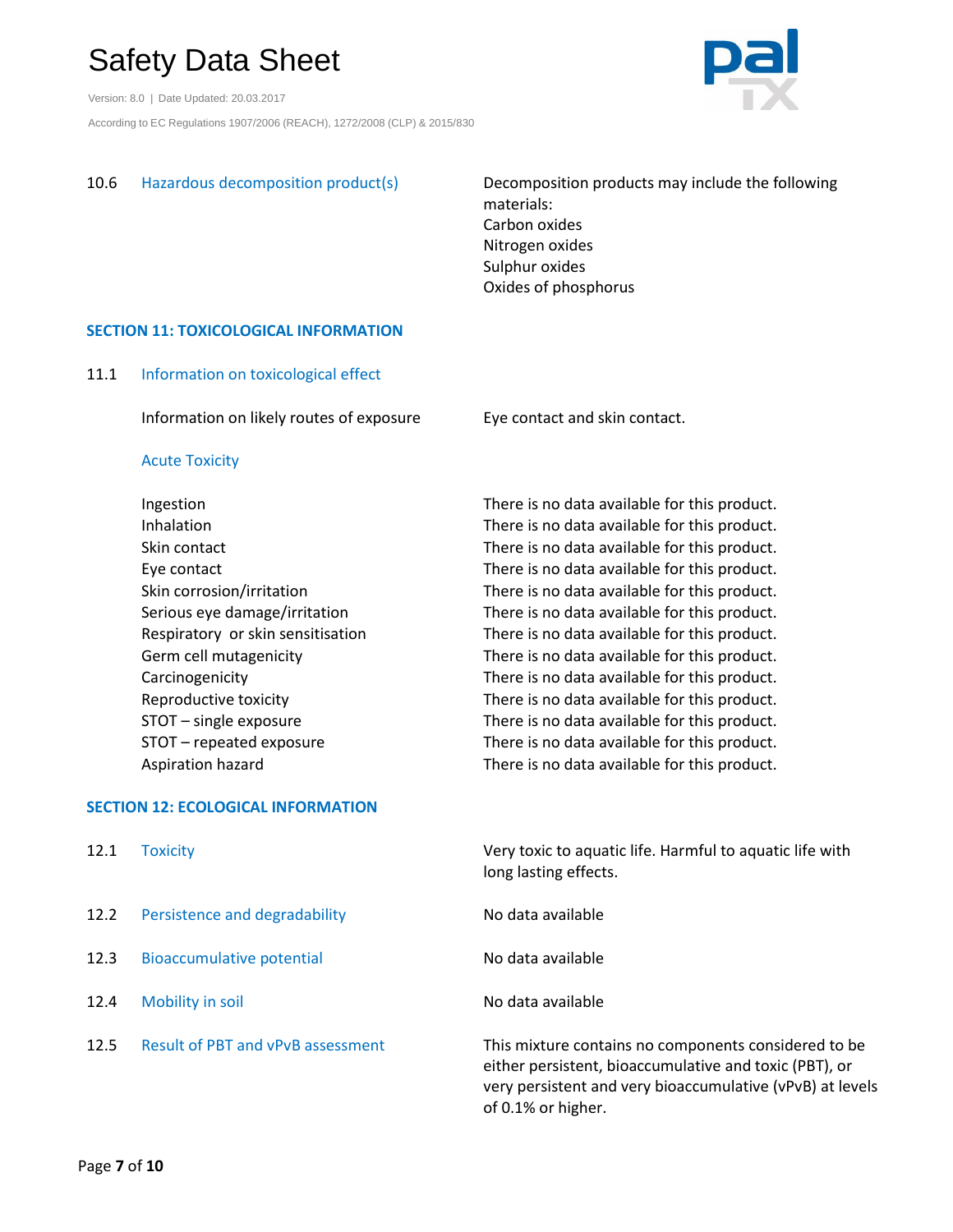Version: 8.0 | Date Updated: 20.03.2017

According to EC Regulations 1907/2006 (REACH), 1272/2008 (CLP) & 2015/830

12.6 Other adverse effects No data available

# **SECTION 13: DISPOSAL CONSIDERATIONS**

| 13.1 | Waste treatment methods       | Where possible recycling is preferred to disposal or<br>incineration. If recycling is not practicable, dispose of in<br>compliance with local regulation. |
|------|-------------------------------|-----------------------------------------------------------------------------------------------------------------------------------------------------------|
| 13.2 | <b>Additional Information</b> | None known.                                                                                                                                               |

## **SECTION 14: TRANSPORT INFORMATION**

This product is not classified as dangerous goods for transport in regards to the transport regulations.

## Land transport (ADR/AND/RID)

| 14.1 | UN number                                  | Not applicable. |
|------|--------------------------------------------|-----------------|
| 14.2 | UN proper shipping name                    | Not applicable. |
| 14.3 | Transport hazard class(es)                 | Not applicable. |
| 14.4 | Packaging group                            | Not applicable. |
| 14.5 | <b>Environmental hazards</b>               | Not applicable. |
| 14.6 | Special precautions for user               | Not applicable. |
| 14.7 | Transport in bulk according to Annex II of | Not applicable. |
|      | MARPOL73/78 and the IBC code               |                 |

### Sea transport (IMDG/IMO)

| 14.1 | UN number                                                                  | Not applicable. |
|------|----------------------------------------------------------------------------|-----------------|
| 14.2 | UN proper shipping name                                                    | Not applicable. |
| 14.3 | Transport hazard class(es)                                                 | Not applicable. |
| 14.4 | Packaging group                                                            | Not applicable. |
| 14.5 | Environmental hazards                                                      | Not applicable. |
| 14.6 | Special precautions for user                                               | Not applicable. |
| 14.7 | Transport in bulk according to Annex II of<br>MARPOL73/78 and the IBC code | Not applicable. |
|      | Air Transport (IATA)                                                       |                 |
| 14.1 | UN number                                                                  | Not applicable. |
| 14.2 | UN proper shipping name                                                    | Not applicable. |

14.3 Transport hazard class(es) Not applicable. 14.4 Packaging group not applicable. 14.5 Environmental hazards Not applicable. 14.6 Special precautions for user Not applicable. 14.7 Transport in bulk according to Annex II of Not applicable.

MARPOL73/78 and the IBC code

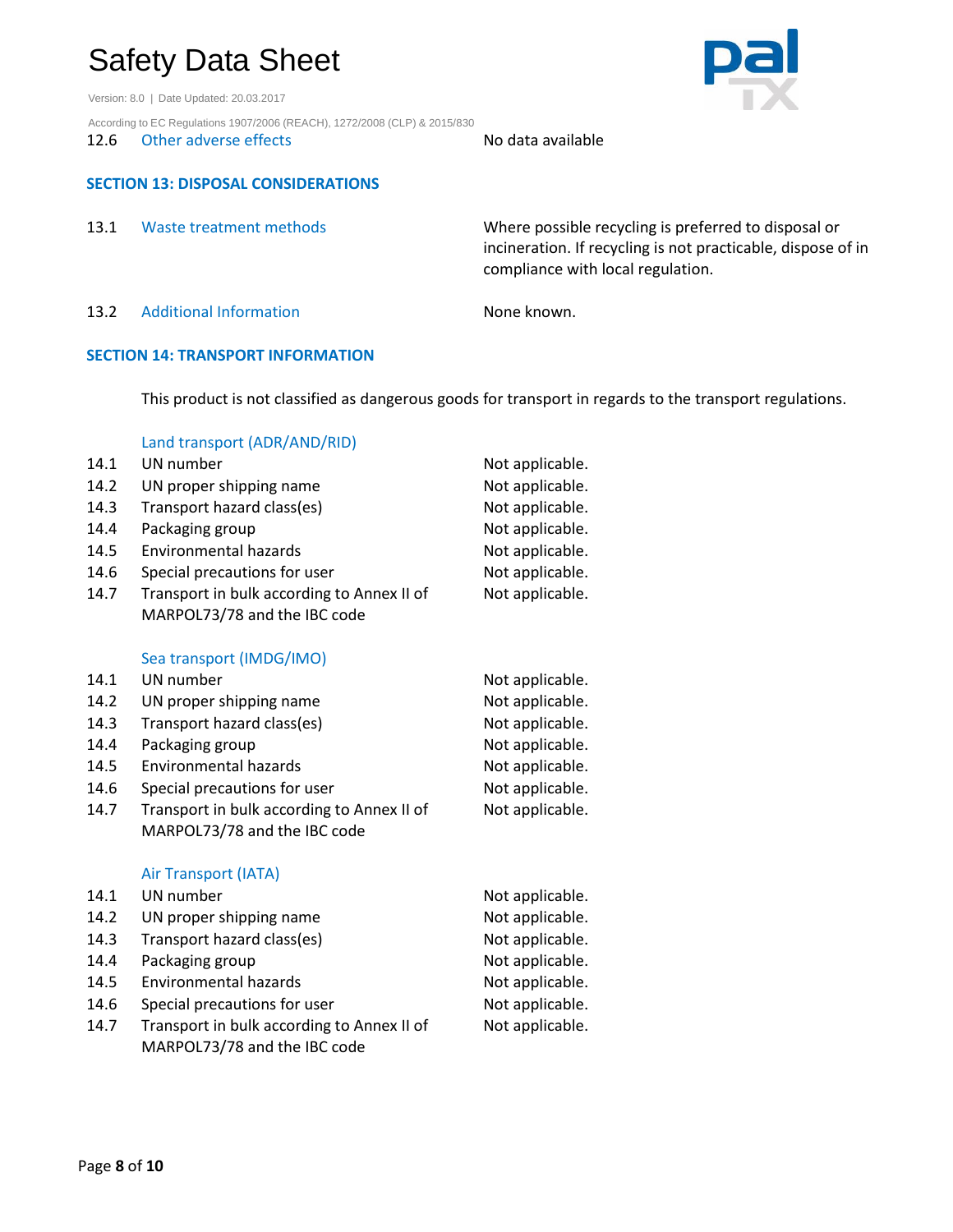Version: 8.0 | Date Updated: 20.03.2017 According to EC Regulations 1907/2006 (REACH), 1272/2008 (CLP) & 2015/830



# **SECTION 15: REGULATORY INFORMATION**

| 15.1 | Safety, health and environmental<br>regulations/legislation specific for the<br>substance or mixture | Avoid release to the environment.                                                           |
|------|------------------------------------------------------------------------------------------------------|---------------------------------------------------------------------------------------------|
| 15.2 | Chemical safety assessment                                                                           | This product contains substances for which chemical<br>safety assessment is still required. |

## **SECTION 16: OTHER INFORMATION**

# Full text of R-phrases

| R22: | Harmful if swallowed                                     |
|------|----------------------------------------------------------|
| R35: | Causes severe burns                                      |
| R38: | Irritating to skin                                       |
| R41: | Risk of serious damage to eyes                           |
| R48: | Danger of serious damage to health by prolonged exposure |
| R50: | Very toxic to aquatic organisms                          |

## Full text of H-statements

| H301: | Toxic if swallowed                                                |
|-------|-------------------------------------------------------------------|
| H302: | Harmful if swallowed                                              |
| H314: | Causes serve skin burns and eye damage                            |
| H315: | Causes skin irritation                                            |
| H318: | Causes serious eye damage                                         |
| H373: | May cause damage to organs through prolonged or repeated exposure |
| H400: | Very toxic to aquatic life                                        |
|       |                                                                   |

# Full text of other abbreviations

ADR: European agreement concerning the international carriage of dangerous goods by Road. IMDG: International Maritime Dangerous Goods. IATA: International Air Transport Association. ICAO: International Civil Aviation Organisation RID: Regulations concerning the International carriage of Dangerous goods by rail.

Training advice **Professional use product. Training will be required by the** Professional use product. Training will be required by the product provider.